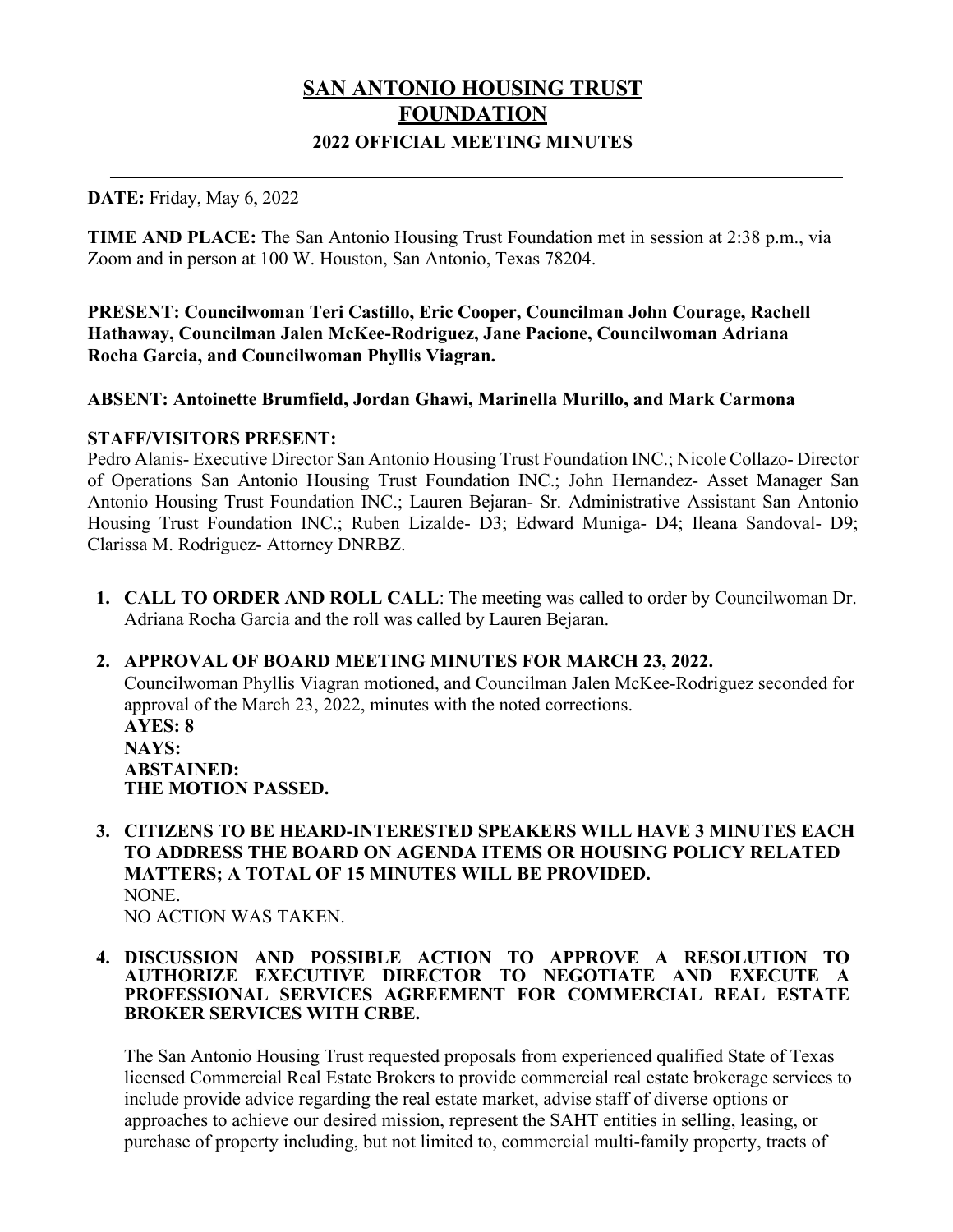vacant land, or underutilized commercial or industrial property. The San Antonio Housing Trust received the following responsive proposals from Providence Commercial Real Estate Services, Inc. and CBRE, Inc.

On April 6, 2022, the evaluation team of our three SA Housing Trust Executive Team members and the City of San Antonio's Real Estate Administrator, John Prather, met to discuss and score the proposals. While both responsive proposals were competitive, the evaluation team scored CBRE higher based on the following: CBRE's commission for acquisition/land w/o cooperating broker at \$1M and under; CBRE's acquisition approach/ methodology; and CBRE's capacity for additional services & capabilities.

The Finance and Audit Committee met on April 12, 2022, to discuss CRBE's Proposal. The Finance and Audit Committee recommends authorizing the Executive Director to execute a Professional services agreement for the purpose of an on call Commercial Brokerage services with CBRE, Inc.

## **MINUTES COMMISSION ACTION:**

Councilman John Courage motioned, and Councilwoman Viagran seconded to approve and authorize Executive Director to execute a professional services agreement for Commercial Real Estate Broker services with CRBE.

#### **AYES: 8 NAYS: ABSTAINED: THE MOTION PASSED.**

## **5. DISCUSSION AND POSSIBLE ACTION TO APPROVE A RESOLUTION TO AUTHORIZE EXECUTIVE DIRECTOR TO NEGOTIATE AND EXECUTE SALE OF THE EXCHANGE BUILDING.**

The San Antonio Housing Trust Foundation has been a Limited Partner with the Exchange Building, located at 152 E. Pecan, since 1992 where a historic renovation project utilized \$1,765,000 in tax exempt bonds issued by the Finance Corporation to renovate 40 apartments along the SA Riverwalk. The purpose of the Foundation's involvement was to both renovate a historic asset and to create housing density in this downtown corridor.

In 2003, the project was refinanced with a HUD  $223(a)(7)$  and SAHT Foundation provided an additional \$100,000 6% cash flow loan to the project through November 2038. The 40-unit project has one "affordability restriction" capping 10 units at 120% AMI. On March 29, 2022, The Exchange Group partnership received an offer to buy the property. The other partners are ready to move forward with the sale.

The SAHT Foundation is estimated to receive \$392k from the sales proceeds for our 9.21% partnership stake and \$112,000 in loan repayment with interest for a total of approximately \$504,000. Unfortunately, SAHT is not in a financial position to make an offer to acquire and rehab the property, thus staff recommend to the Finance and Audit Committee to move forward with the sale. The Finance and Audit Committee recommends authorizing the Sale by the Exchange Group of certain Real Property known as "The Exchange Building" and authorizing the Executive Director related matters to finalize the sale.